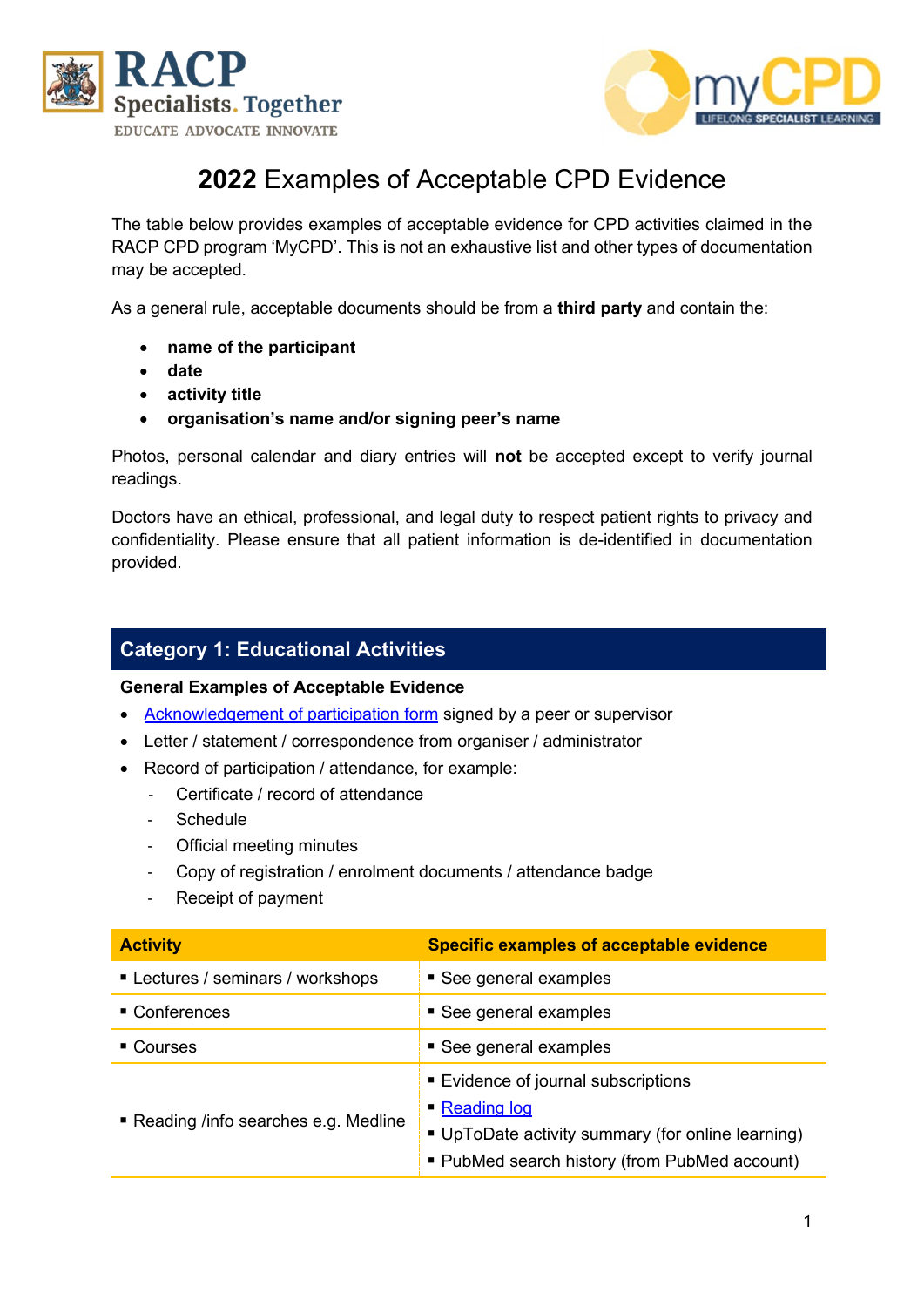



| Grand rounds / journal clubs                                 | • Official workplace timetable or meeting minutes<br>(must contain the organisation's name and/or the<br>physician's name)                                                                                                      |
|--------------------------------------------------------------|---------------------------------------------------------------------------------------------------------------------------------------------------------------------------------------------------------------------------------|
| ■ Research                                                   | See general examples                                                                                                                                                                                                            |
| • Hospital and other medical meetings                        | • Official workplace timetable or meeting minutes<br>(must contain the organisation's name and/or the<br>physician's name)                                                                                                      |
| • Online learning / audio / video                            | • Podcast / listening / watching log<br>• Certificate of completion from website<br>■ PubMed search history (from PubMed account)<br>• eLearning / UpToDate activity summary or<br>certificate (for online learning)            |
| • Committee / working group / council<br>involvement         | • The College can internally verify members of<br>RACP committees, working groups or councils<br>• Documentation to verify committee membership                                                                                 |
| Self-assessment programs e.g.<br><b>MKSAP</b>                | Evidence that questions have been answered,<br>e.g. results / feedback record                                                                                                                                                   |
| • Providing mentoring and executive<br>coaching              | ■ Mentoring agreement<br>• Mentoring session summary / report                                                                                                                                                                   |
| • Presentations (including preparation<br>time)              | • Copy of presentation<br>• Copy of agenda on which the physician's name is<br>listed                                                                                                                                           |
| • PhD studies / formal postgraduate<br>studies               | • PhD research proposal / checkpoint assessments                                                                                                                                                                                |
| • Publications (including preparation<br>time)               | ■ Title / copy of publication<br>■ Letter / statement / correspondence confirming<br>acceptance                                                                                                                                 |
| $\blacksquare$ Teaching                                      | • Official workplace timetable (must contain the<br>organisation and department's name and/or the<br>trainee's name)                                                                                                            |
| • Supervision of trainees, medical<br>students, PhD students | " The College can internally verify RACP<br>supervisors<br>■ Acknowledgement page of student's thesis<br>• Official workplace timetable (must contain the<br>organisation and department's name and/or the<br>physician's name) |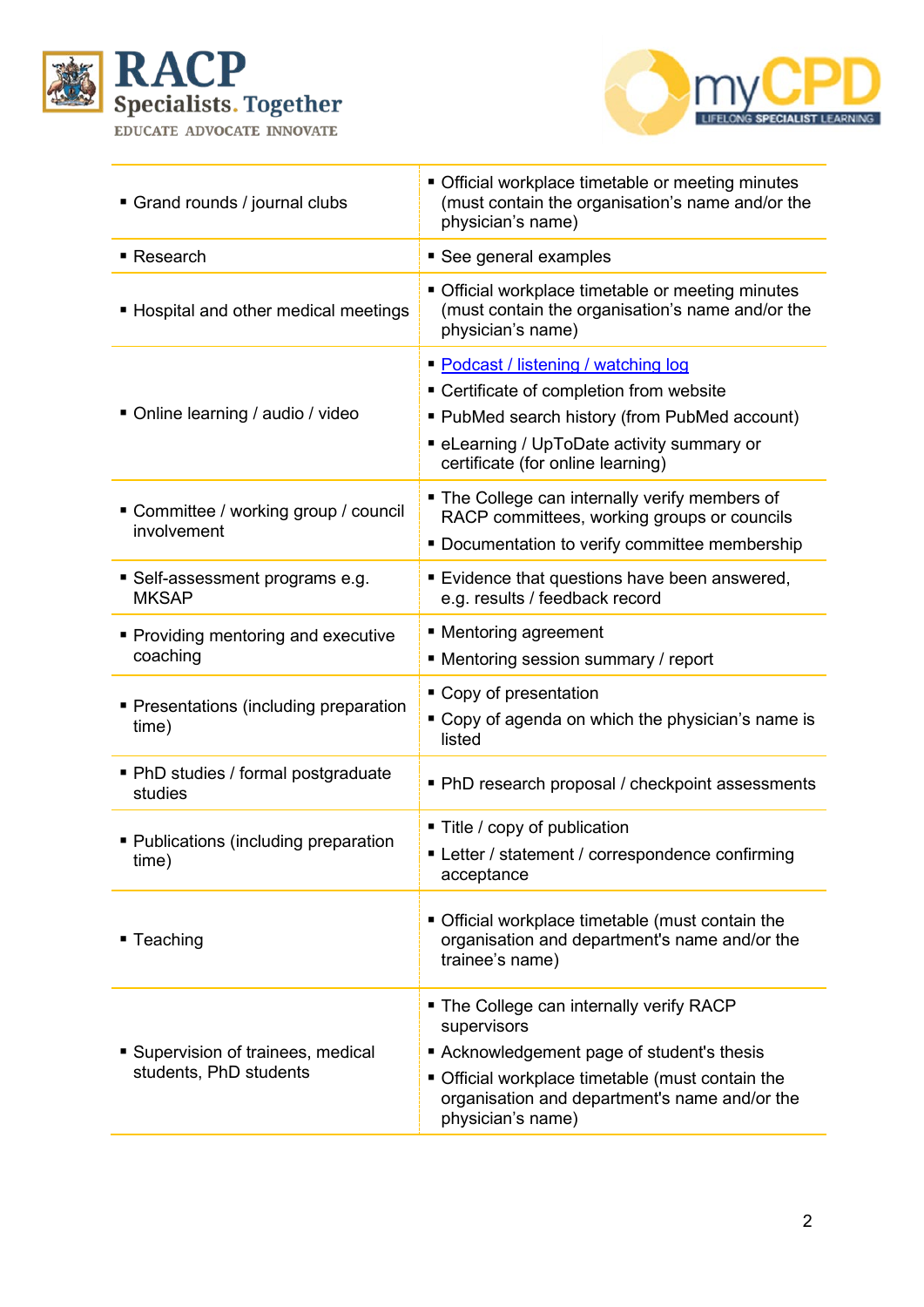



| • Mentoring of trainees, medical<br>students, PhD students | ■ Mentoring agreement                                                                                                                                             |
|------------------------------------------------------------|-------------------------------------------------------------------------------------------------------------------------------------------------------------------|
|                                                            | • Official workplace timetable (must contain the<br>organisation and department's name and/or the<br>physician's name)Acknowledgement page of<br>student's thesis |
|                                                            | Acknowledgement page of student's thesis                                                                                                                          |
| ■ Examining of trainees, medical<br>students               | • The College can internally verify RACP<br>examiners                                                                                                             |
| ■ Undertaking College educational<br>roles                 | • The College can internally verify RACP education<br>roles                                                                                                       |

### **Category 2: Reviewing Performance**

**General Examples of Acceptable Evidence**

- [Acknowledgement of participation form](https://elearning.racp.edu.au/mod/resource/view.php?id=21264) signed by a peer or supervisor
- Proposal / evaluation / review / appraisal documents
- Record of interviews / data / statistics / analysis / site accreditation / policy review
- Letter / statement / correspondence from organiser / administrator / reviewer
- Record of participation / attendance, for example:
	- Official meeting minutes
	- Schedule
	- [Peer review log](https://elearning.racp.edu.au/pluginfile.php/42935/mod_resource/content/1/2020%20CPD%20peer%20review%20log.docx)

| <b>Activity</b>                                                      | <b>Specific examples of acceptable evidence</b>                                                  |
|----------------------------------------------------------------------|--------------------------------------------------------------------------------------------------|
| ■ Creating / maintaining a personal<br>professional development plan | • Copy of written plan see Developing a<br>Professional Development Plan (PDP) for an<br>example |
| ■ Creating / maintaining a self-care<br>plan                         | ■ See general examples                                                                           |
| • Performance appraisal                                              | ■ See general examples                                                                           |
| ■ Annual conversation                                                | ■ See general examples                                                                           |
| ■ Formal Regular Practice Review                                     | • RACP professional development review form /<br>process                                         |
| $\blacksquare$ Peer review of:                                       | ■ Evaluation / review of documents of practice                                                   |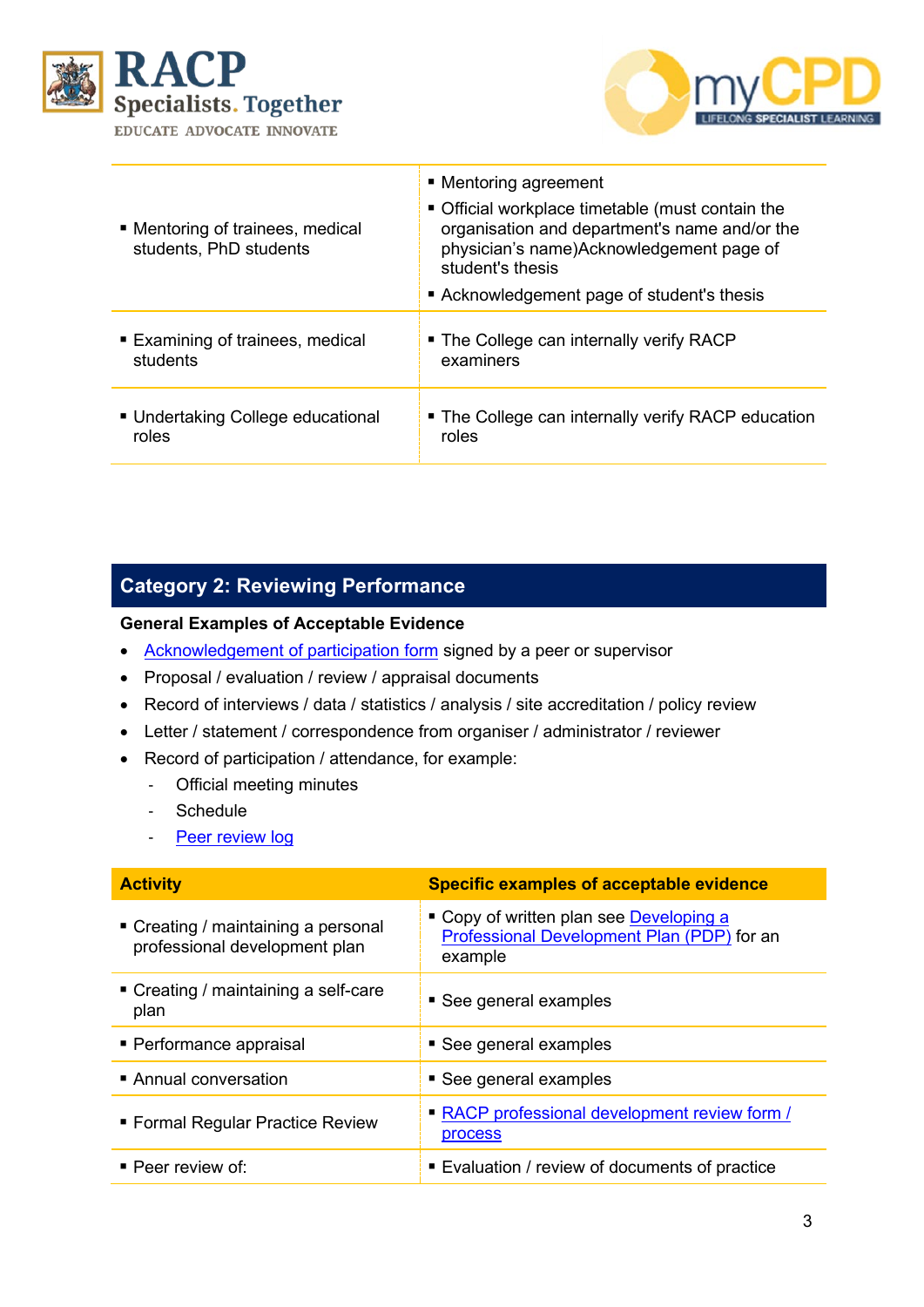





| Clinical and/or professional<br>$\circ$<br>practice e.g. Regular practice                            | ■ Performance / Practice review documents /<br>summary                                    |
|------------------------------------------------------------------------------------------------------|-------------------------------------------------------------------------------------------|
| review<br>o Practice against relevant<br><b>EVOLVE</b> recommendations                               | • Peer review log<br>Documented account of case review of<br>discussion with peer or team |
| Records / correspondence /<br>$\circ$<br>reports                                                     | Reviewer notes for journal articles                                                       |
| <b>Articles for Journals</b><br>$\circ$                                                              | <b>Supervisor peer review form</b><br>п                                                   |
| Supervision<br>$\circ$                                                                               |                                                                                           |
| <b>Educational activities</b><br>$\Omega$                                                            |                                                                                           |
| Professional and specialty<br>$\circ$<br>specific competencies and<br>activities including:          |                                                                                           |
| • Leadership                                                                                         |                                                                                           |
| • Partnership management                                                                             |                                                                                           |
| Policy development                                                                                   |                                                                                           |
| • Writing grants and publications                                                                    |                                                                                           |
| Communication including reports,<br>$\circ$<br>letters, information leaflets and<br>website material |                                                                                           |
| Cases<br>$\circ$                                                                                     |                                                                                           |
| <b>Critical incidents</b><br>$\circ$                                                                 |                                                                                           |
| Safety and quality reviews<br>$\circ$                                                                |                                                                                           |
| Outbreak management<br>$\circ$                                                                       |                                                                                           |
| Workplace incidents<br>$\circ$                                                                       |                                                                                           |
| Laboratory safety<br>$\circ$                                                                         |                                                                                           |
| • Peer reviewer of articles submitted<br>for publication                                             | See general examples                                                                      |
| Multi-source feedback using<br>validated tools and processes                                         | Report or summary of report, receipt for<br>commercially provided MSF                     |
| ■ Patient feedback / experience<br>studies                                                           | ■ Report or summary of report                                                             |
| • Participation in the RACP<br><b>Supervisor Professional</b><br>Development Program (SPDP)          | • The College can internally verify a participant's<br>completion of the SPDP program     |
| ■ Receiving mentoring or coaching                                                                    | ■ Mentoring agreement<br>• Mentoring session summary / report                             |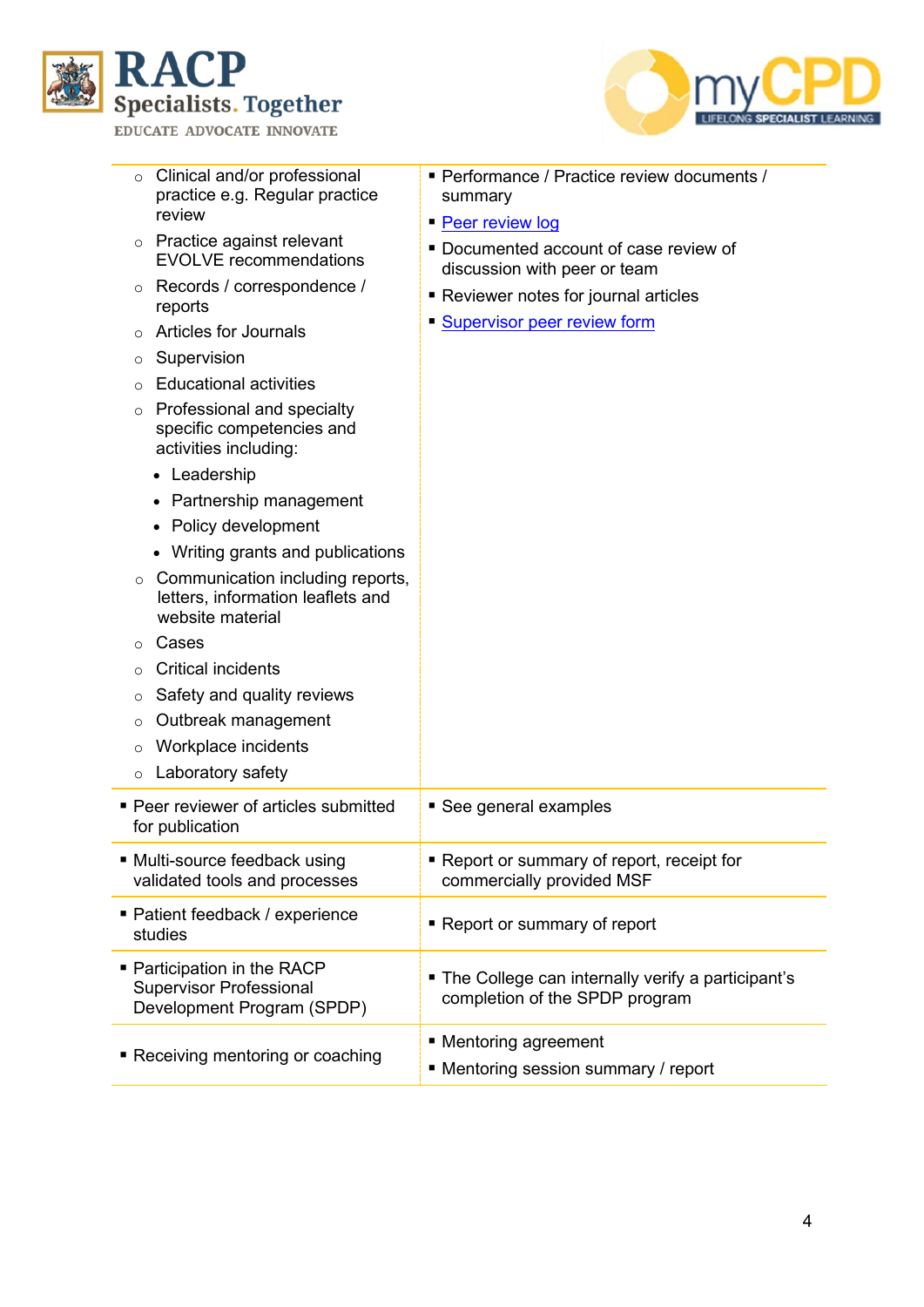



## **Category 3: Measuring Outcomes**

#### **General Examples of Acceptable Evidence**

- [Acknowledgement of participation form](https://elearning.racp.edu.au/mod/resource/view.php?id=21264) signed by a peer or supervisor
- Proposal / evaluation / review / audit documents that have been deidentified. For example:
	- Completed **RACP Audit template**
- Record of interviews / data / analysis / site accreditation / policy review
- Record of participation / attendance

| <b>Activity</b>                                                                                                                                                                                                                                                                                                                                                                                                                                                                                                                                                                                                                                                              | <b>Specific examples of acceptable evidence</b>                                                                              |
|------------------------------------------------------------------------------------------------------------------------------------------------------------------------------------------------------------------------------------------------------------------------------------------------------------------------------------------------------------------------------------------------------------------------------------------------------------------------------------------------------------------------------------------------------------------------------------------------------------------------------------------------------------------------------|------------------------------------------------------------------------------------------------------------------------------|
| • Practice audits / clinical audits                                                                                                                                                                                                                                                                                                                                                                                                                                                                                                                                                                                                                                          | See general examples                                                                                                         |
| Audit of:<br>$\circ$ Adherence to standards /<br>guidelines / procedures<br>○ Practice against relevant<br><b>EVOLVE</b> recommendations<br>Medicolegal reports<br>$\circ$<br>Cultural safety / health equity<br>$\circ$<br><b>Bullying /harassment</b><br>O<br><b>Records</b><br>$\Omega$<br>Recommendations uptake<br>O<br>Worker assessment reports<br>O<br>Workplace assessments reports<br>O<br>Supervision<br>O<br>Standards of confidentiality<br>O<br>Site remediation<br>$\Omega$<br>Effectiveness of stakeholder<br>$\Omega$<br>consultation; education sessions<br>delivered; communicable disease<br>notifications advised on;<br>completed investigations, e.g. | <b>RACP Audit template</b>                                                                                                   |
| workplace risk                                                                                                                                                                                                                                                                                                                                                                                                                                                                                                                                                                                                                                                               |                                                                                                                              |
| outbreak, environmental risk,<br>Compliance with key legislation<br>$\circ$                                                                                                                                                                                                                                                                                                                                                                                                                                                                                                                                                                                                  |                                                                                                                              |
| <b>Funding success</b><br>$\circ$                                                                                                                                                                                                                                                                                                                                                                                                                                                                                                                                                                                                                                            |                                                                                                                              |
| Incident reporting / monitoring e.g.<br>mortality and morbidity reviews                                                                                                                                                                                                                                                                                                                                                                                                                                                                                                                                                                                                      | • Official workplace timetable or meeting minutes<br>(must contain the organisation's name and / or<br>the physician's name) |